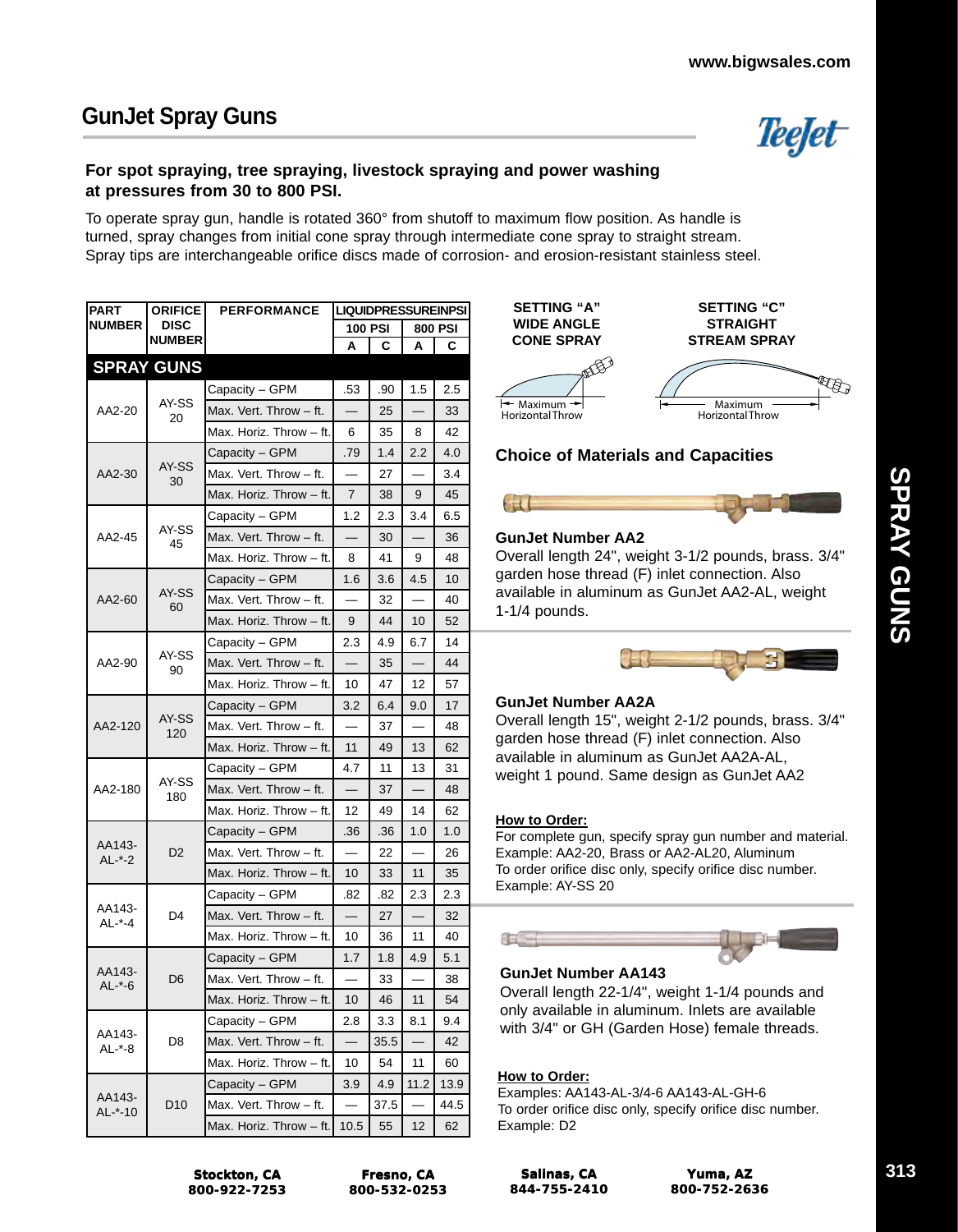

# **GunJet Spray Guns**

### **AA43 GunJet**

Designed and built for heavy duty service. Stem extends through extension to valve seat located directly behind orifice disc for drip-free shutoff and instant operating response. Convenient trigger-lock for continuous spraying.

- Number AA43L for operating pressures up to 200 PSI.
- Number AA43H for operating pressures up to 800 PSI.
- Trigger handle control: 1/2" NPT connections.
- Exposed packing nut for easy adjustment of packing.
- Available in aluminum only.



**OPERATING PRESSURE RANGE (PSI)**

AA43L-AL Up to 200 Aluminum 22" AA43H-AL 200 - 800 Aluminum AA43LA-AL Up to 200 Aluminum AA43HA-AL 200 - 800 Aluminum 13"

**Type 43L & 43H GunJet Spray Guns**

**SPRAY GUNS**

**Type 43A**



Choose one of five interchangeable orifice disc capacities. Discs are corrosion- and erosion-resistant.

### **Hardened Stainless Steel Type DX-HSS Spray Tips**

For spraying trees and other applications where max. spray throw is required. Write for Data Sheet 6990.





**MATERIAL LENGTH**

Teefet

**SETTING "C" STRAIGHT STREAM SPRAY**

> Maximum Horizontal Throw



**SETTING "A"**

### **How to Order:**

Specify complete spray gun number and material. Example: AA43L-AL4 Aluminum

| <b>PART</b>                              | <b>ORIFICE</b>           | <b>PERFORMANCE</b>      | <b>LIQUID PRESSURE IN PSI</b>   |      |                          |                |                          |                |                          |                |      |      |
|------------------------------------------|--------------------------|-------------------------|---------------------------------|------|--------------------------|----------------|--------------------------|----------------|--------------------------|----------------|------|------|
| <b>INUMBER</b><br><b>DISC</b>            |                          |                         | <b>40 PSI</b><br><b>100 PSI</b> |      |                          | <b>200 PSI</b> |                          | <b>400 PSI</b> |                          | <b>800 PSI</b> |      |      |
| <b>NUMBER</b>                            |                          |                         | A                               | C    | A                        | C              | A                        | C              | A                        | C              | A    | C    |
| <b>SPRAY GUNS</b>                        |                          |                         |                                 |      |                          |                |                          |                |                          |                |      |      |
|                                          |                          | Capacity - GPM          | .29                             | .30  | .45                      | .47            | .54                      | .66            | .90                      | .94            | 1.3  | 1.3  |
| AA43L-AL2<br>AA43H-AL2                   | D <sub>2</sub>           | Max. Vert. Throw - ft.  |                                 | 22   | $\overline{\phantom{0}}$ | 22             | $\overline{\phantom{0}}$ | 23             | —                        | 24             | —    | 26   |
|                                          | lMax. Horiz. Throw – ft. | 10                      | 32                              | 10   | 33                       | 10             | 34                       | 10.5           | 35                       | 11             | 35   |      |
| AA43L-AL4<br>D <sub>4</sub><br>AA43H-AL4 | Capacity - GPM           | .60                     | .61                             | .92  | .94                      | 1.3            | 1.3                      | 1.8            | 1.9                      | 2.6            | 2.7  |      |
|                                          |                          | Max. Vert. Throw - ft.  |                                 | 26   | $\overline{\phantom{0}}$ | 27             |                          | 28             | $\overline{\phantom{0}}$ | 30             |      | 32   |
|                                          |                          | Max. Horiz. Throw - ft. | 10                              | 36   | 10                       | 36             | 10.5                     | 37             | 11                       | 39             | 11   | 40   |
|                                          | Capacity - GPM           | 1.2                     | 1.3                             | 1.9  | 2.0                      | 2.7            | 2.9                      | 3.8            | 4.1                      | 5.3            | 5.8  |      |
| AA43L-AL6<br>AA43H-AL6                   | D <sub>6</sub>           | Max. Vert. Throw - ft.  |                                 | 31.5 | $\qquad \qquad -$        | 33             | $\overline{\phantom{0}}$ | 34.5           | $\qquad \qquad -$        | 36.5           |      | 38   |
|                                          | IMax. Horiz. Throw – ft. | 10                      | 44                              | 10   | 45                       | 10.5           | 46                       | 11             | 48                       | 11             | 50   |      |
|                                          | Capacity - GPM           | 2.0                     | 2.5                             | 3.1  | 3.4                      | 4.4            | 4.8                      | 6.2            | 6.8                      | 8.8            | 9.6  |      |
| AA43L-AL8<br>AA43H-AL8                   | D <sub>8</sub>           | Max. Vert. Throw – ft.  | —                               | 33   | $\overline{\phantom{0}}$ | 35.5           | —                        | 38             | $\qquad \qquad$          | 40.5           | —    | 42   |
|                                          |                          | Max. Horiz. Throw - ft. | 10                              | 45   | 10                       | 46             | 10.5                     | 47             | 11                       | 49             | 11   | 51   |
|                                          |                          | Capacity - GPM          | 2.6                             | 3.2  | 4.1                      | 5.0            | 5.8                      | 7.1            | 8.2                      | 10             | 10.2 | 14.1 |
| AA43L-AL10<br>AA43H-AL10                 | D <sub>10</sub>          | Max. Vert. Throw - ft.  |                                 | 35   | $\overline{\phantom{0}}$ | 37.5           |                          | 40             |                          | 42.5           |      | 44.5 |
|                                          | IMax. Horiz. Throw – ft. | 10                      | 46                              | 10.5 | 49                       | 11             | 50                       | 11.5           | 52                       | 12             | 54   |      |

IL B

**WIDE ANGLE CONE SPRAY**

**314 Stockton, CA 800-922-7253**

**Fresno, CA 800-532-0253**

**Salinas, CA 844-755-2410**

| <b>SETTING "C"</b>  |               |
|---------------------|---------------|
| AIGHT STREAM SPRAY! | I PART        |
|                     | <b>NUMBER</b> |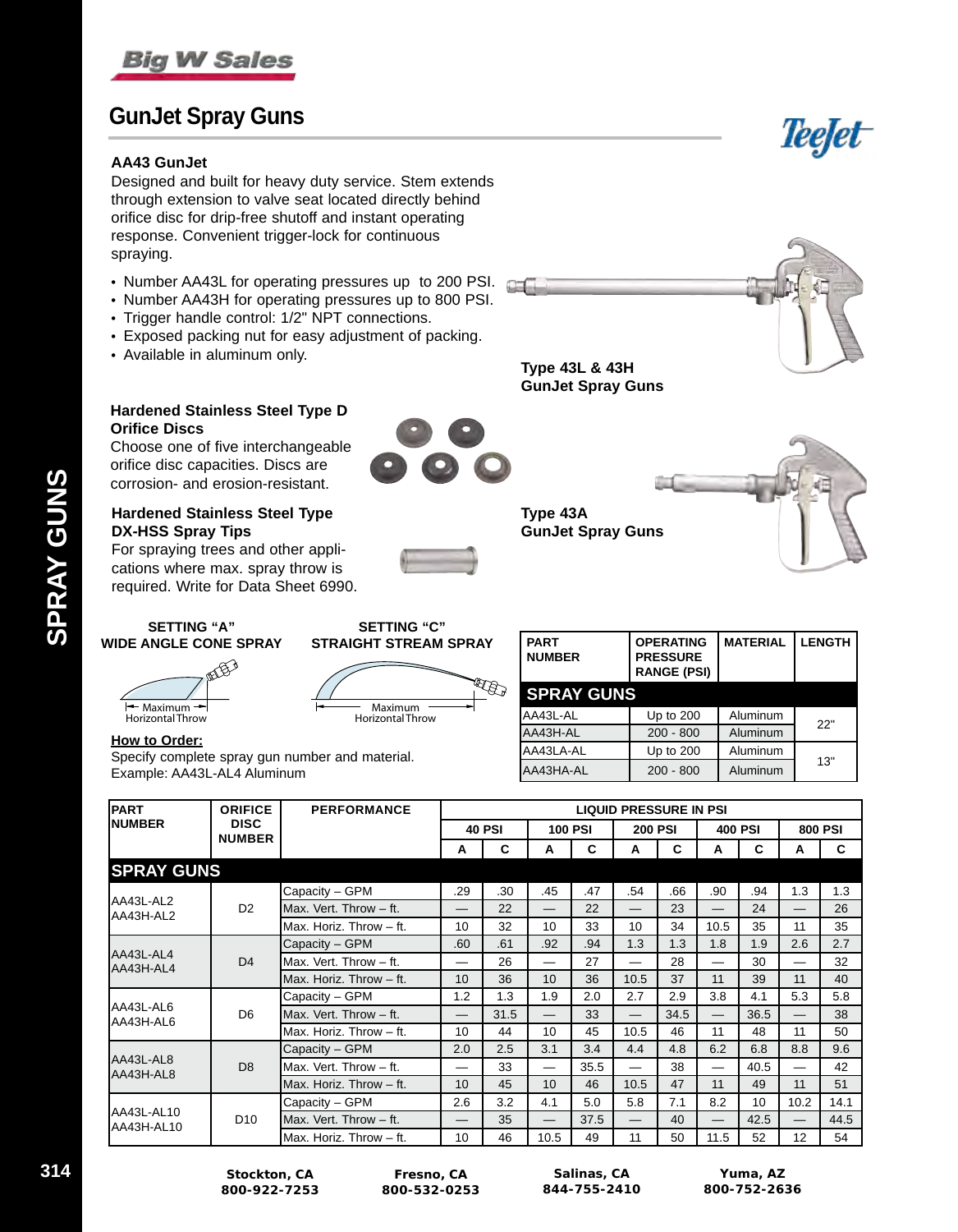Teefet

# **GunJet Spray Guns**

## **AA30A**

Maximum pressure rating of 1,500 PSI (105 bar) with 5 GPM (19 l/min), 200°F (93°C) and 1/4" (F) NPT or BSPT inlet thread. Materials including Nylon handles and trigger guards, forged brass valve bodies, Buna-N or Viton® stem seals, Teflon® valve seats and stainless steel working parts mean long, productive equipment life.

### **How to Order:**

Specify model number. Example: AA30A-1/4



**AA30A-1/4**

### **AA30L-PP**

This new version of the standard AA30L GunJet spray gun is constructed of polypropylene for excellent corrosion resistance. The maximum pressure rating is 150 PSI (10 bar) with flow rates up to 5 GPM (19 l/min). Liquid inlet connection available in 1/4" (F) NPT or BSPT. Wetted parts are polypropylene, stainless steel and Viton.

### **How to Order:**

Specify model number. Example: AA30L-PP



**AA30L-PP**

# **AA23L-7676**

The AA23L-7676 GunJet spray gun is also available without extension as GunJet spray gun AA23L. Flow rates up to 5 GPM (19 l/min). Maximum operating pressure of 250 PSI (17 bar). Inlet 1/4" NPS (M) thread. Strong aluminum alloy body. When used with extension, the valve stem extends through the entire extension length for drip-free shutoff immediately behind the spray tip. Accommodates all interchangeable TeeJet® spray tips.

**How to Order:** Specify model number. Example: AA23L



**AA23L-7676-24**

| PART NO.          | <b>EXTENSION LENGTH</b>  |
|-------------------|--------------------------|
| <b>SPRAY GUNS</b> |                          |
| AA23L             | <b>Without Extension</b> |
| AA23L-7676-8      | 8" (203 mm)              |
| AA23L-7676-18     | 18" (457 mm)             |
| AA23L-7676-24     | 24" (610 mm)             |
| AA23L-7676-36     | 36" (914 mm)             |
| AA23L-7676-48     | 48" (1,219 mm)           |

## **AA30L-22425**

**How to Order:** Specify model number.

The AA30L-22425 GunJet spray gun (shown above) is also available without extension as GunJet spray gun AA30L. Flow rates up to 5 GPM (19 l/min). Maximum operating pressure of 250 PSI (17 bar). Outlet connection is 11/16"–16 TeeJet® thread. Body and trigger molded of tough Nylon. When used with extension, the valve stem extends through the entire extension length for drip-free shutoff immediately behind the spray tip. Accommodates all interchangeable TeeJet spray tips.

# **UPS Same Day Shipping!**

| Example: AA30L-1/4 | AA30L-22425-8            |
|--------------------|--------------------------|
| PART NO.           | <b>EXTENSION LENGTH</b>  |
| <b>SPRAY GUNS</b>  |                          |
| AA30L-1/4          | <b>Without Extension</b> |
| AA30L-22425-8      | 8" (203 mm)              |
| AA30L-22425-18     | 18" (457 mm)             |
| AA30L-22425-24     | 24" (610 mm)             |
| AA30L-22425-36     | 36" (914 mm)             |
| AA30L-22425-48     | 48" (1,219 mm)           |

**Salinas, CA 844-755-2410**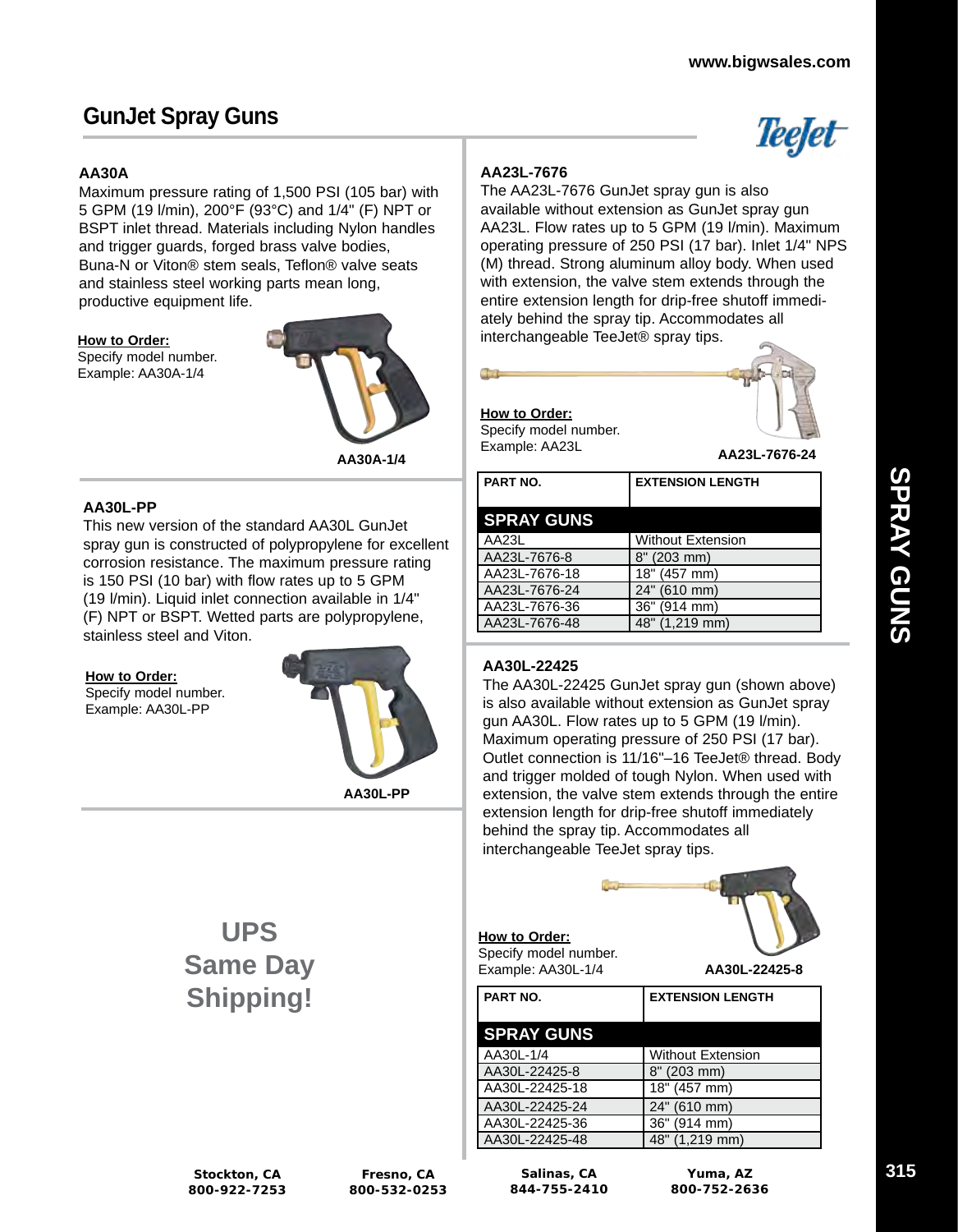

# **TriggerJet Spray Guns**



The 50800 TriggerJet spray gun is a lightweight spray gun designed for use with backpack, canister or other low pressure sprayers. The TriggerJet is made of molded polypropylene for excellent chemical resistance and durability.

- Available with 15" (381 mm) polypropylene or 21" (533 mm) aluminum extension wand.
- Available with 38720-PPB-X18 or X26 adjustable ConeJet® tips with a 30° offset.
- Trigger lock permits locking gun in an open position for continuous flow.
- Maximum operating pressure of 100 PSI (7 bar).
- 1/4" or 3/8" hose shank connection.
- Approximate max. hose O.D.— 1/2" (13 mm).
- Polypropylene strainer located inside handle to prevent tip clogging.



| <b>MODEL</b>                 | <b>DESCRIPTION</b>                   | <b>INLET CONNECTION</b> | <b>TIP NUMBER</b> |
|------------------------------|--------------------------------------|-------------------------|-------------------|
| <b>TRIGGERJET SPRAY GUNS</b> |                                      |                         |                   |
| 50800-15-PP-300              |                                      | 1/4" Hose Barb Inlet    |                   |
| 50800-15-PP-406              | 159 (381 mm) Polypropylene Extension | 3/8" Hose Barb Inlet    |                   |
| 50800-21-AL-300              | 219 (533 mm) Aluminum Extension      | 1/4" Hose Barb Inlet    |                   |
| 50800-21-AL-406              |                                      | 3/8" Hose Barb Inlet    | 38720-PPB-X18     |
| 50800-15-PP-300-X26          | 159 (381 mm) Polypropylene Extension | 1/4" Hose Barb Inlet    |                   |
| 50800-15-PP-406-X26          |                                      | 3/8" Hose Barb Inlet    |                   |
| 50800-21-AL-300-X26          |                                      | 1/4" Hose Barb Inlet    |                   |
| 50800-21-AL-406-X26          | 219 (533 mm) Aluminum Extension      | 3/8" Hose Barb Inlet    | 38720-PPB-X26     |

### **50800 TriggerJet Less Extension and Tip**

• Can be fitted with any standard TeeJet® tip.

| <b>MODEL</b>  | <b>INET CONNECTION</b>           |
|---------------|----------------------------------|
|               | <b>TRIGGERJET LESS EXTENSION</b> |
| I50800-PP-300 | 1/4" Hose Barb Inlet             |
| 50800-PP-406  | 3/8" Hose Barb Inlet             |



**50800-PP-300**

**SPRAY GUNS**

**SPRAY GUNS** 

**Teefet**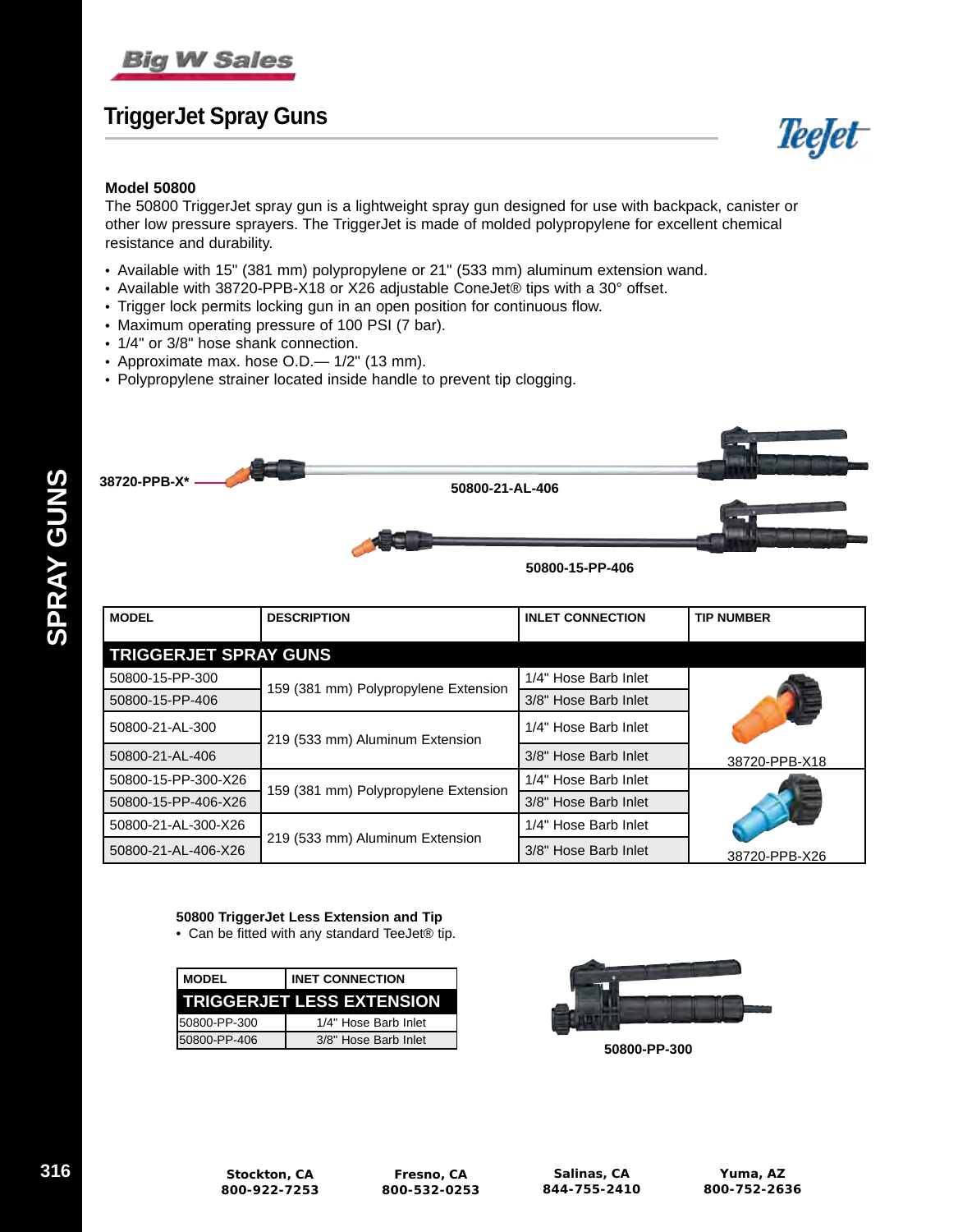*Teefet* 

**Hose Connection**

# **TriggerJet Spray Guns**

### **Model 22670**

The 22670 TriggerJet spray gun kit combines the 22650 TriggerJet spray gun with an extension wand and the items listed in Features. Maximum pressure rating is 150 PSI (10 bar).

- 22650 TriggerJet spray gun with choice of 1/4" or 3/8" hose shank and a 1/4" NPT or BSPT (F) thread inlet connection.
- Trigger lock permits locking gun in an open position for continuous flow (optional).
- 22665 extension wand with choice of 15" (381 mm) or 24" (610 mm) lengths.
- 38720-PPB-X8 adjustable ConeJet® spray tip with Viton® O-ring.
- CP22673-PP 45° and CP22664-PP straight adapters (other capacities available).
- Accepts all standard TeeJet spray tips and tip strainers.



**How to Order:** Specify model number. Example: 22670-PP-15-1/4

| <b>MODEL</b>                 | <b>EXTENSION LENGTH</b> | <b>INLET CONNECTION</b> | <b>TIP NUMBER</b>     |
|------------------------------|-------------------------|-------------------------|-----------------------|
| <b>TRIGGERJET SPRAY GUNS</b> |                         |                         |                       |
| 22670-PP-15-1/4              | 15" (38 cm)             | 1/4" (F)                |                       |
| 22670-PP-15-300              | 15" (38 cm)             | 1/4" Hose Shank         |                       |
| 22670-PP-15-406              | 15" (38 cm)             | 3/8" Hose Shank         |                       |
| 22670-PP-24-1/4              | 24" (61 cm)             | $1/4$ " (F)             | 38720-PPB-X8          |
| 22670-PP-24-300              | 24" (61 cm)             | 1/4" Hose Shank         | (Standard nozzle      |
| 22670-PP-24-406              | 24" (61 cm)             | 3/8" Hose Shank         | shipped w/TriggerJet) |

### **Model 22650**

The 22650 TriggerJet spray gun is a lightweight spray gun designed for use with backpack, canister or other low-pressure sprayers. The TriggerJet is made of molded polypropylene for excellent chemical resistance and durability.

- Choice of 1/4" or 3/8" hose shank and 1/4" NPT thread inlet connection.
- Replaceable diaphragm made of Viton.
- Trigger lock permits locking gun in an open position for continuous flow (optional).
- Maximum operating pressure of 150 PSI (10 bar).
- Accepts all standard TeeJet spray tips and tip strainers.

### **How to Order:**

Specify model number.

Example: 22650-PP-1/4

| <b>MODEL</b>                 | <b>INLET CONNECTION</b> |  |  |
|------------------------------|-------------------------|--|--|
| <b>TRIGGERJET SPRAY GUNS</b> |                         |  |  |
| 22650-PP-1/4                 | $1/4$ " (F)             |  |  |
| 22650-PP-300                 | 1/4" Hose Shank         |  |  |
| 22650-PP-406                 | 3/8" Hose Shank         |  |  |



**Salinas, CA 844-755-2410**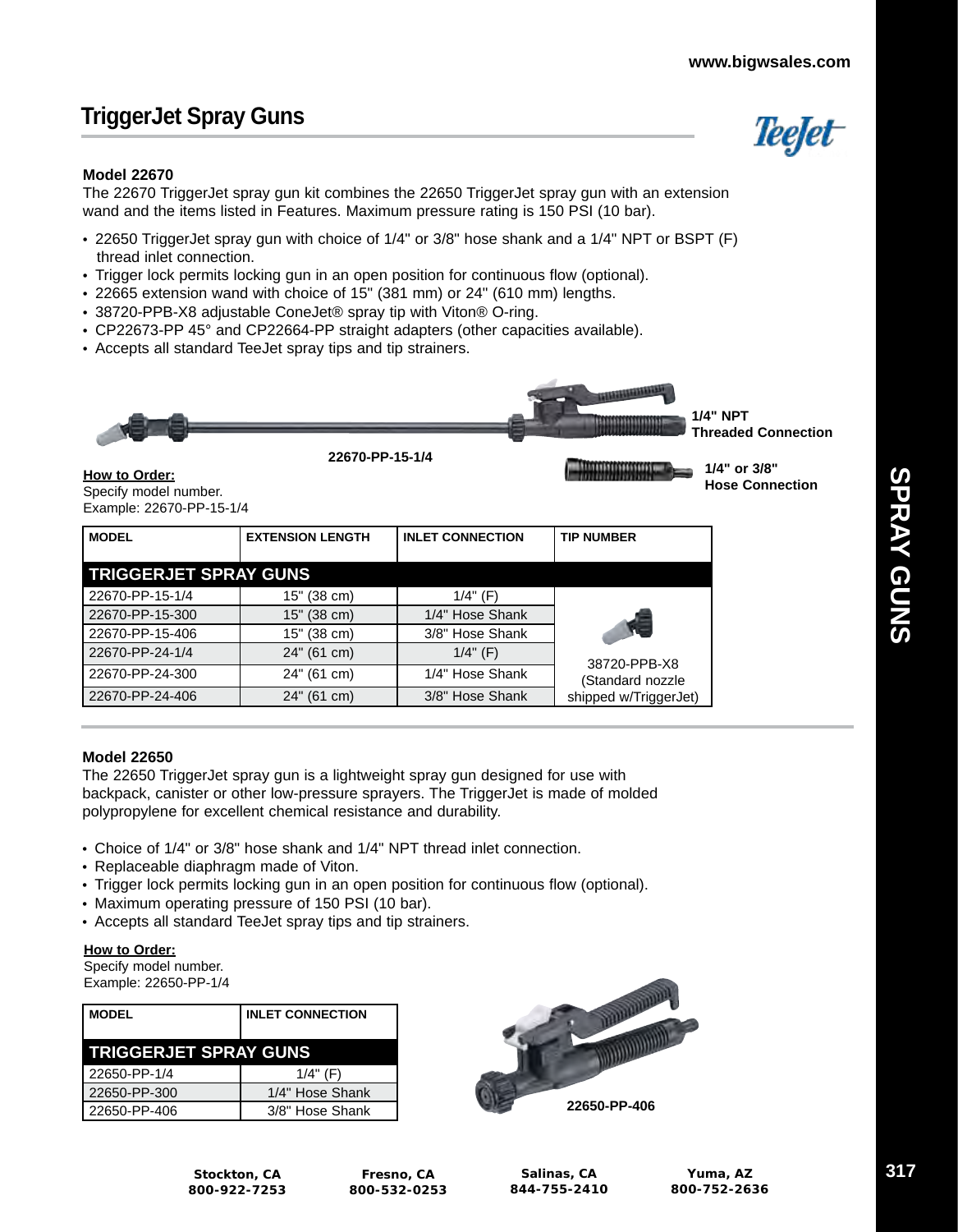

# **ConeJet Adjustable Spray Tips**



### **5500-PP**

The 5500 adjustable ConeJet tip is also available in a polypropylene version. The polypropylene tip has the same performance characteristics as the brass tip and provides excellent chemical resistance. O-Ring: EPDM is standard,Viton® is optional.



### **5500**

Knurled body of tip rotates through a half turn to provide spray selection from wide angle, finely atomized cone spray to a straight stream spray. Tip settings "A" and "B" represent two extreme points of rotation in tip adjustment.



Provides adjustable spray from solid stream to a hollow cone pattern. Made of polypropylene material for excellent chemical resistance. Fits any 11/16"–16 TeeJet® male thread bodies .30° offset from horizontal incorporated into main tip body.



# **Extensions for Valves and Spray Guns**

### **22665 Extension Wand**

For low volume and spot spraying applications. Available in both 15"and 24" (38 cm and 61 cm) lengths, the extension fits on 25657-NYB adapter. Maximum pressure 150 PSI (10 bar).

### **CP22673-PP & CP22664-PP Adapters**

Used for attaching standard TeeJet tips or adjustable ConeJet nozzles.



### **TriggerJet® Extension**

22665-PP is for use with 22650-PP TriggerJet spray gun. Maximum pressure rating of 150 PSI (10 bar). Available in 15" and 24" (38 and 61 cm) lengths. **22665-PP**

### **Straight and Curved Extensions**

4673 and 6671—for pressures to 125 PSI (9 bar). 7715—for pressures to 250 PSI (17 bar). Fits models 23L and 31 GunJet® spray guns and trigger valves.

| ISTRAIGHT         | <b>CURVED</b><br>FIXED BODY  SWIVEL BODY  FIXED BODY | <b>CURVED</b> | <b>EXTENSION</b><br><b>ILENGTH</b> |  |  |  |  |
|-------------------|------------------------------------------------------|---------------|------------------------------------|--|--|--|--|
| <b>EXTENSIONS</b> |                                                      |               |                                    |  |  |  |  |
| 7715-8            | 4673-8                                               | 6671-8        | 8" (203 mm)                        |  |  |  |  |
| 7715-18           | 4673-18                                              | 6671-18       | 18" (457 mm)                       |  |  |  |  |
| 7715-24           | 4673-24                                              | 6671-24       | 24" (610 mm)                       |  |  |  |  |
| 7715-30           | 4673-30                                              | 6671-30       | 30" (762 mm)                       |  |  |  |  |
| 7715-36           | 4673-36                                              | 6671-36       | 36" (914 mm)                       |  |  |  |  |
| 17715-48          | 4673-48                                              | 6671-48       | 48" (1,219 mm)                     |  |  |  |  |

**800-922-7253**





**Fresno, CA 800-532-0253**

**Salinas, CA 844-755-2410**